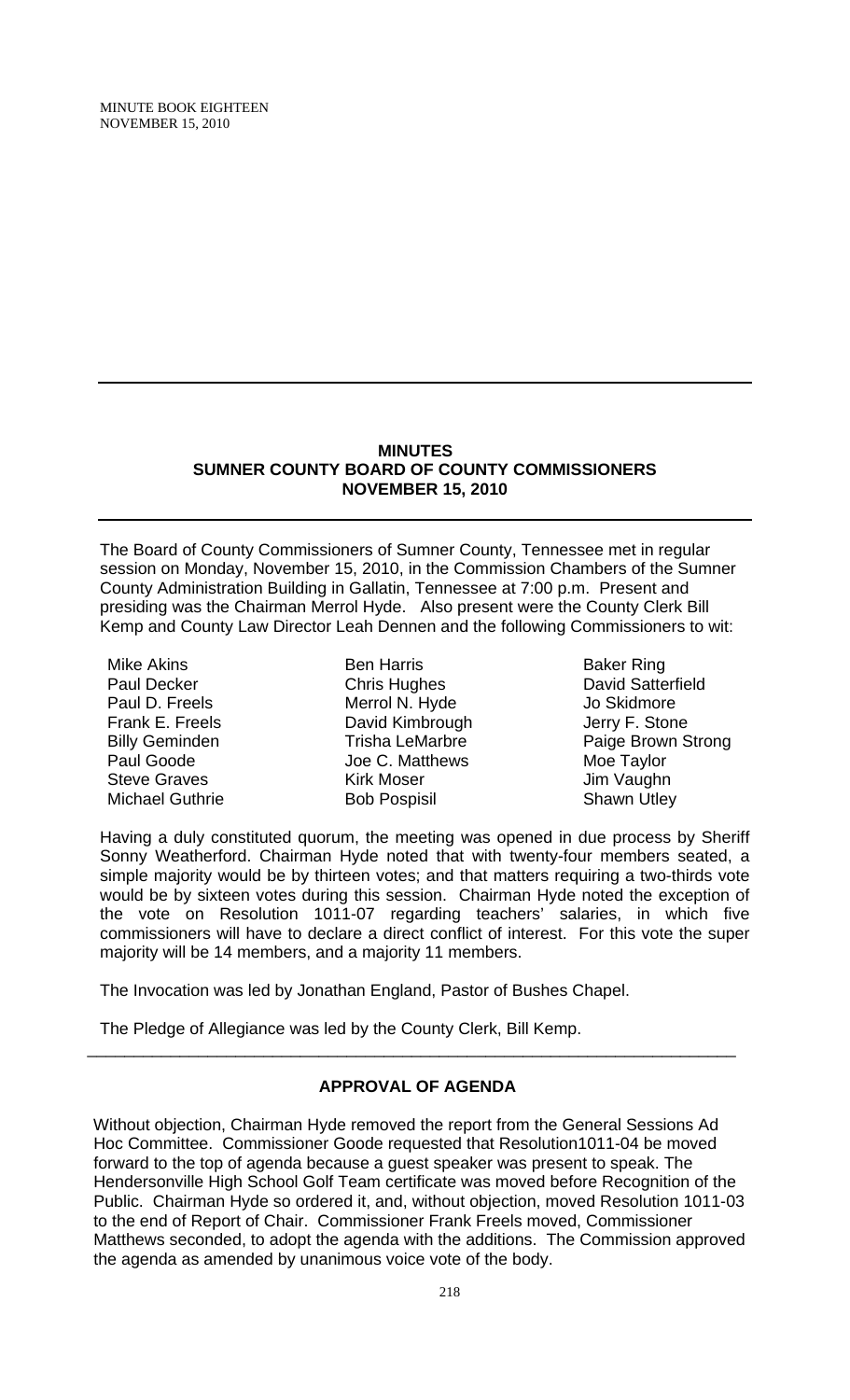## **APPROVAL OF MINUTES**

\_\_\_\_\_\_\_\_\_\_\_\_\_\_\_\_\_\_\_\_\_\_\_\_\_\_\_\_\_\_\_\_\_\_\_\_\_\_\_\_\_\_\_\_\_\_\_\_\_\_\_\_\_\_\_\_\_\_\_\_\_\_\_\_\_\_\_\_\_\_

The minutes for the meeting of this body held on October 18, 2010, and recorded in the office of the Clerk, Bill Kemp, were approved by voice vote after Commissioner Graves made the motion, seconded by Commissioner Taylor. Commissioner Moser and Skidmore abstained from the vote.

# **RECOGNITION OF THE PUBLIC**

 Chairman Hyde opened the floor to allow the public to speak concerning any matter on the agenda.

 Donna Duncan of 1005 Falcon Crest in Gallatin spoke on the Board of Education request to fund salary bonuses. She asked that all employees be considered for the increase.

 Beth Cox of 113 Windham Circle in Hendersonville, and a Board of Education member, spoke on the ill-timed consideration of the Financial Management Act, given the current search for a Director of Schools. She requested the Commission to delay action.

 Ted Wise of Clearview Road in Cottontown, and a Board of Education member, spoke against adoption of the Financial Management Act of 1981.

 Sharon Walker of 1012 Fox Glen Road in Gallatin spoke on the need to consider the expenditures in conjunction with the Sumner County Education Association.

 Darrel Johnson of 1403 Shoreside Drive in Hendersonville encouraged the Commission to fund Resolution 1011-06, regarding the Animal Control Facility expenditures.

 Don Long of 132 Wynbrooke Trace, and Board of Education Chairman, encouraged the Commission to delay adoption of the Financial Management Act of 1981 until after selection of a Director of Schools.

 Commissioner Skidmore moved, seconded by Commissioner Brown Strong, to suspend the rules and to allow a time extension for Mr. Long. The motion carried. He also advocated passage of salary bonuses for school employees.

With no one else wishing to speak, recognition of the public was closed.

# **REPORT OF THE CHAIR**

\_\_\_\_\_\_\_\_\_\_\_\_\_\_\_\_\_\_\_\_\_\_\_\_\_\_\_\_\_\_\_\_\_\_\_\_\_\_\_\_\_\_\_\_\_\_\_\_\_\_\_\_\_\_\_\_\_\_\_\_\_\_\_\_\_\_\_\_\_

Commissioner Decker read the following into the record:

## **A RESOLUTION HONORING THE HENDERSONVILLE HIGH SCHOOL COMMANDOS GOLF TEAM AND COACHES CLANCY HALL AND ANDY GILLEY**

**WHEREAS,** for the Coaches Clancy Hall and Andy Gilley and the 2010- 2011 Hendersonville High Commandos Golf Team completed an overall successful season record of 64-4 and for the first time in school history won the 2010 Tennessee State Championship along with winning the 2010 Hendersonville H & T Carpet Invitational Championship; and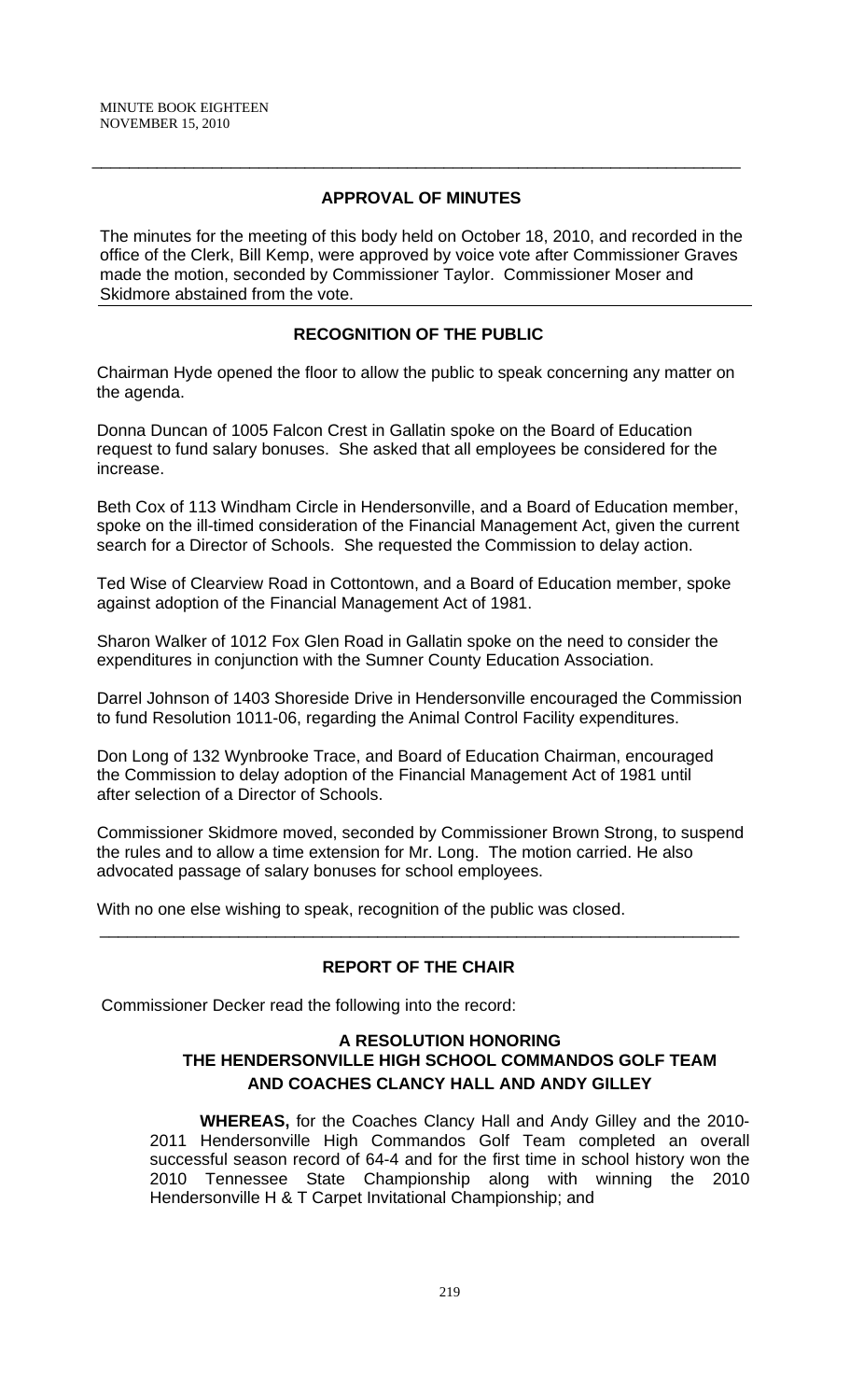**WHEREAS,** the coaches are to be commended for their influence and efforts in leading the Hendersonville High School Commandos Golf Team and through their efforts have demonstrated the benefits of hard work and dedication; and

**WHEREAS,** this season the Hendersonville High School Commandos Team has defeated countless state and nationally ranked opponents and has forged an astonishing legacy in high school golf; and

**WHEREAS,** the Hendersonville High School Commandos Golf Team, Braden Baugh, Michael Crenshaw, Bryan Grisard, Carson Jacobs, Kevin Lee, Noah Trenkler, Tucker Keen and Lucas Wheeler, were coached by Clancy Hall and Andy Gilley, played with pride and have brought honor not only to themselves and their team, but to their school and this county by their outstanding performance; and

**NOW, THEREFORE BE IT RESOLVED** by the Sumner County Board of County Commissioners meeting in regular session on this the  $15<sup>th</sup>$  day of November, 2010, that this body does hereby congratulate the Hendersonville High School Commandos Golf Team and Coaches Clancy Hall and Andy Gilley for their outstanding season; and

**BE IT FURTHER RESOLVED** that this resolution is to be spread on the minutes of this body and the Clerk is to furnish a copy of this resolution to the Hendersonville High School Commandos Golf Team and Coaches Clancy Hall and Andy Gilley.

Upon motion of Commissioner Decker, seconded by Commissioner LeMarbre, the Commission voted to honor the Hendersonville High School Golf team and coaches.

 $\overline{\phantom{a}}$  , and the contribution of the contribution of the contribution of the contribution of the contribution of the contribution of the contribution of the contribution of the contribution of the contribution of the

 $\overline{\phantom{a}}$  ,  $\overline{\phantom{a}}$  ,  $\overline{\phantom{a}}$  ,  $\overline{\phantom{a}}$  ,  $\overline{\phantom{a}}$  ,  $\overline{\phantom{a}}$  ,  $\overline{\phantom{a}}$  ,  $\overline{\phantom{a}}$  ,  $\overline{\phantom{a}}$  ,  $\overline{\phantom{a}}$  ,  $\overline{\phantom{a}}$  ,  $\overline{\phantom{a}}$  ,  $\overline{\phantom{a}}$  ,  $\overline{\phantom{a}}$  ,  $\overline{\phantom{a}}$  ,  $\overline{\phantom{a}}$ 

Commissioner LeMarbre moved for approval of the following resolution; Commissioner Decker seconded the motion.

#### **1011-03 A RESOLUTION AUTHORIZING AMENDMENT OF THE SCHOOL SYSTEM GENERAL PURPOSE BUDGET FOR EMPLOYEE BONUSES NOT COVERED BY THE FEDERAL BONUS PROGRAM**

**BE IT RESOLVED** by the Sumner County Board of County Commissioners meeting in regular session on this the  $15<sup>th</sup>$  day of November, 2010, that this body does hereby authorize amendment of the School System General Purpose Budget in order to authorize the payment of employee bonuses not covered by the Federal Bonus Program as shown on the attached.

Commissioner Stone moved, seconded by Commissioner Moser, to amend the resolution such that the school employees receive a one-time, \$500.00 bonus to be taken from the Building Improvements Fund in the amount of \$78,000.00.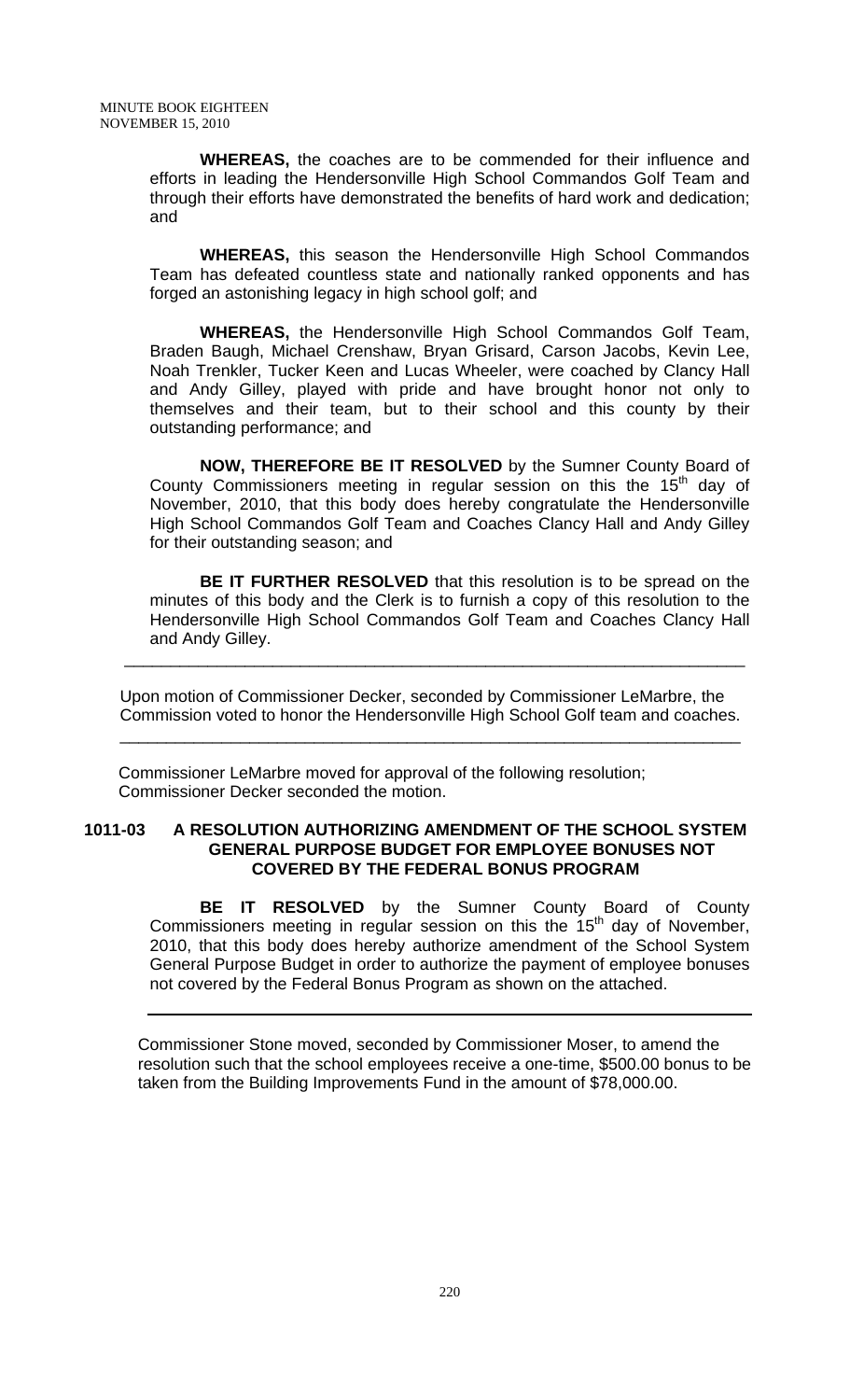The electronic vote was recorded in the following manner:

| Akins        | N | Taylor              | N     | Geminden      | v        |
|--------------|---|---------------------|-------|---------------|----------|
| Utley        | Y | Graves              | Y     | Satterfield   | Y        |
| F. Freels    | Y | <b>Matthews</b>     | Y     | <b>Harris</b> | Y        |
| Ring         | N | <b>Brown Strong</b> | N     | Vaughn        | Y        |
| LeMarbre     | N | Moser               | Y     | <b>Decker</b> | N        |
| Hyde         | Y | <b>Hughes</b>       | Y     | Kimbrough     | N        |
| Goode        | Y | Skidmore            | N     | P. Freels     | Y        |
| <b>Stone</b> | Y | Guthrie             | Y     | Pospisil      | N        |
| 1011-03.1    |   | Yes: 15             | No: 9 | Abs: 0        | 07:58 PM |

#### AMEND \$500 PER EMPLOYEE

Chairman Hyde declared the amendment approved by the body.

The electronic vote on the main motion was recorded in the following manner:

| <b>Akins</b> |                | Taylor              |       |   | Geminden      |          |
|--------------|----------------|---------------------|-------|---|---------------|----------|
| Utley        | Y              | Graves              |       | Y | Satterfield   | Y        |
| F. Freels    | Y              | <b>Matthews</b>     |       | Y | <b>Harris</b> | Y        |
| Ring         | Y              | <b>Brown Strong</b> |       | Y | Vaughn        | Y        |
| LeMarbre     | N              | Moser               |       | Y | <b>Decker</b> | Y        |
| Hyde         | Y              | Hughes              |       | Y | Kimbrough     | Y        |
| Goode        | Y              | Skidmore            |       | N | P. Freels     | Y        |
| <b>Stone</b> | Y              | Guthrie             |       | Y | Pospisil      | Y        |
| 1011-03      | <b>Yes: 22</b> |                     | No: 2 |   | Abs: 0        | 07:58 PM |

Chairman Hyde declared the amended motion approved by the body. The resulting resolution was prepared as follows:

#### **1011-03 A RESOLUTION AUTHORIZING AMENDMENT OF THE SCHOOL SYSTEM GENERAL PURPOSE BUDGET FOR EMPLOYEE BONUSES NOT TO EXCEED \$500.00 PER EMPLOYEE NOT COVERED BY THE FEDERAL BONUS PROGRAM WITH FUNDING FROM THE BUILDING IMPROVEMENT FUND**

**BE IT RESOLVED** by the Sumner County Board of County Commissioners meeting in regular session on this the  $15<sup>th</sup>$  day of November, 2010, that this body does hereby authorize amendment of the School System General Purpose Budget in order to authorize the payment of employee bonuses not to exceed \$500.00 per employee for personnel not covered by the Federal Bonus Program in the amount not to exceed \$78,000.00 with sums to be transferred from the building improvement fund and subject to board approval.

Chairman Hyde directed the Clerk to read the following Public Notice into the record:

### **PUBLIC NOTICE**

There will be a public hearing before the Sumner County Commission on November 15, 2010, at 7:00 p.m. in the Sumner County Administration Building Commission chambers located at 355 N. Belvedere Drive, Gallatin, TN.

Charles Randall Carter is requesting to have a portion of his property rezoned from R1A to Commercial 2 Planned Unit Development. Subject property is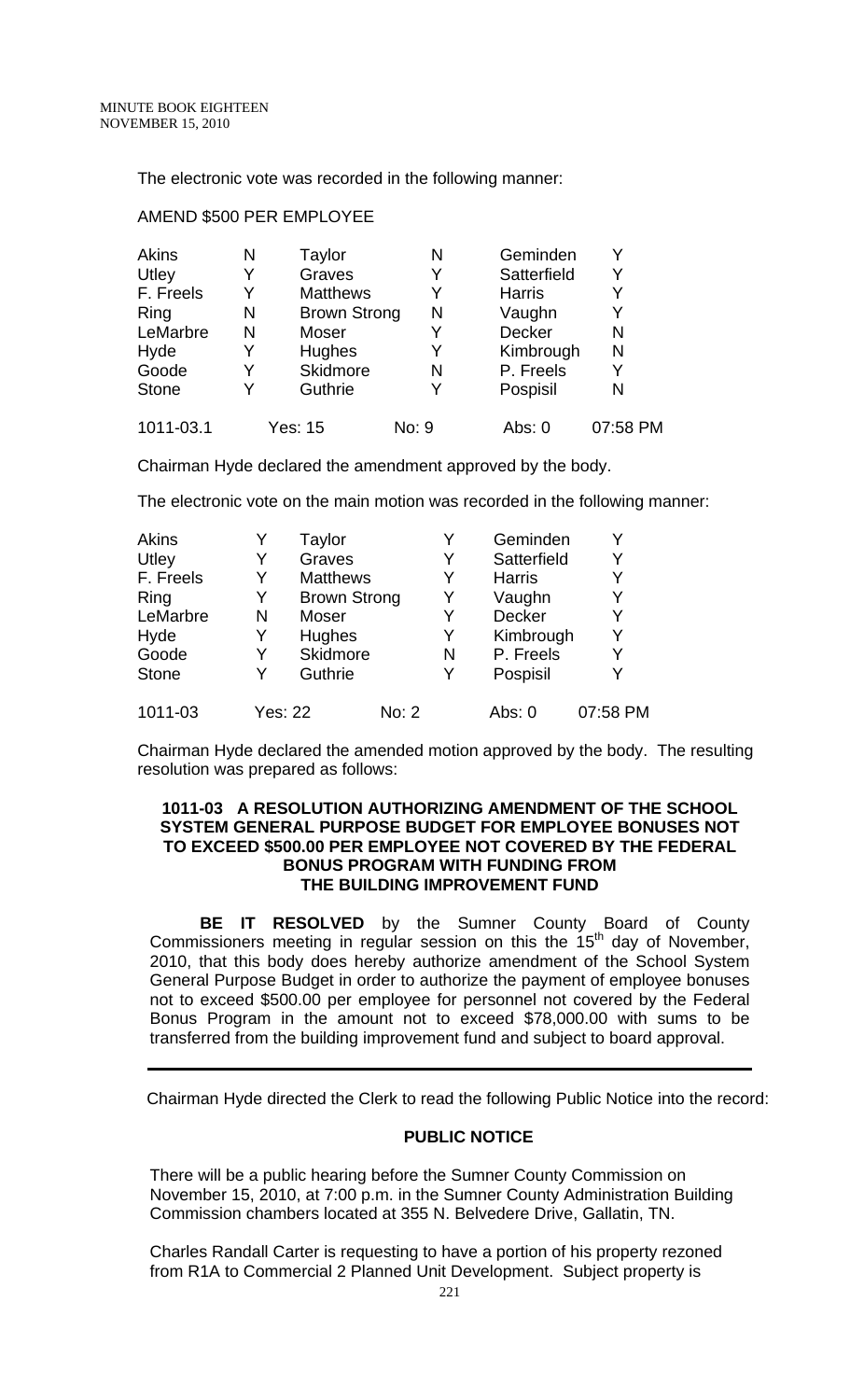located at 2812 Hartsville Pike, Castalian Springs, TN, is on Tax Map 110, Parcel 45.10 P/O, contains 6.15 acres and is zoned R1A.

A copy of this request is on file in the Sumner County Construction and Development Office, which is located in Room 202 in the Sumner County Administration Building, 355 N. Belvedere Drive, Gallatin, TN.

Anyone having an interest, desiring to comment or ask questions concerning this request is invited to attend this meeting or call the Sumner County Planning Office at (615) 452-1467.

\_\_\_\_\_\_\_\_\_\_\_\_\_\_\_\_\_\_\_\_\_\_\_\_\_\_\_\_\_\_\_\_\_\_\_\_\_\_\_\_\_\_\_\_\_\_\_\_\_\_\_\_\_\_\_\_\_\_\_\_\_\_\_\_

 Chairman Hyde declared the public hearing open, and the following persons were recognized to speak:

Rodney Jones of 2820 Hartsville Pike in Castalian Springs, spoke against the rezoning, stating that it would affect his property values.

 Martha Akins of 126 Harsh Lane in Castalian Springs, and a historic preservationist with the Tennessee Historical Commission, urged the Commission to vote down the rezoning in the area because it does not support the revitalization of the Castalian Springs Community.

 J. Bruce Rainey, 1298 A. B. Wade Road in Portland, and representative of Mr. Carter, stated that the owner went through several changes to appease local residents. He also stated that considerable property tax would be generated from the build out.

With no one else wishing to speak, Chairman Hyde declared the public hearing closed.

Commissioner Graves moved for approval of the resolution, seconded by Commissioner Vaughn.

## **1011-01 A RESOLUTION AMENDING THE ZONING RECLASSIFICATION OF PROPERTY AT 2812 HARTSVILLE PIKE, CASTALIAN SPRINGS, TENNESSEE, ZONED R1A TO COMMERCIAL 2 PUD**

 **BE IT RESOLVED** by the Sumner County Board of County Commissioners meeting in regular session on this the 15<sup>th</sup> day of November, 2010, that this body hereby amends the zoning reclassification of property currently owned by Charles Randall Carter at 2812 Hartsville Pike, Castalian Springs, Tennessee (identified as Parcel 45.10 P/O on Tax Map 110 and being approximately 6.15 acres), and is zoned R1A to Commercial 2 PUD.

Chairman Hyde recognized Gary Hammock, Building Commissioner, who clarified the resolution. Commissioner Utley requested the resolution state the rezoning as a Commercial 2 Planned Unit Development (reflected in the above-referenced resolution).

The electronic vote was recorded in the following manner:

| <b>Akins</b> | Α | Taylor              |   | Geminden      |   |
|--------------|---|---------------------|---|---------------|---|
| Utley        |   | Graves              | Y | Satterfield   | А |
| F. Freels    | Y | <b>Matthews</b>     | Y | <b>Harris</b> | N |
| Ring         | Y | <b>Brown Strong</b> | Y | Vaughn        |   |
| LeMarbre     | Y | Moser               | Y | <b>Decker</b> |   |
| Hyde         | Y | <b>Hughes</b>       | Y | Kimbrough     |   |
| Goode        | Y | Skidmore            | Y | P. Freels     |   |
| <b>Stone</b> | Y | Guthrie             | N | Pospisil      |   |
|              |   |                     |   |               |   |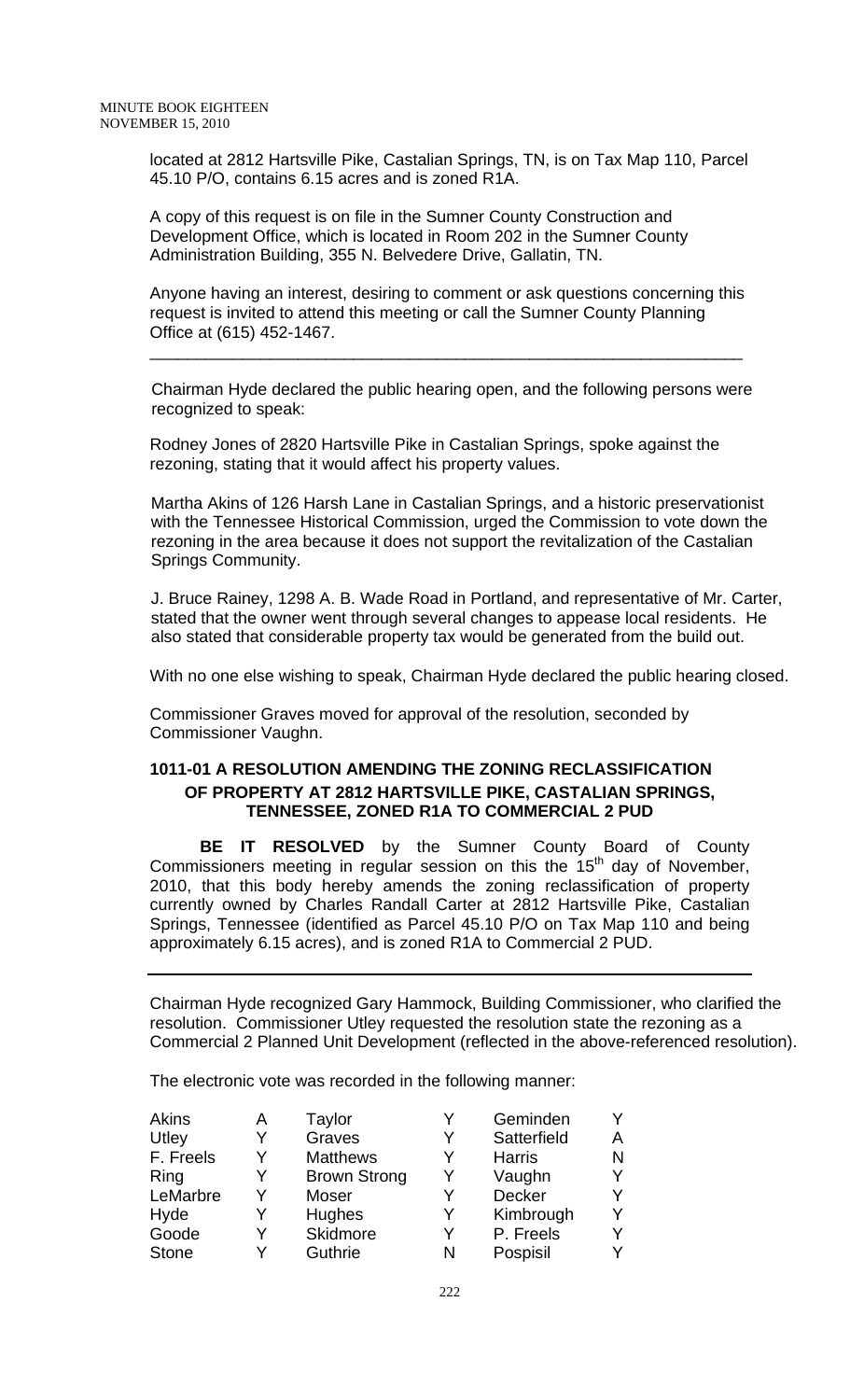1011-01 Yes: 20 No: 2 Abs: 2 08:16 PM

Chairman Hyde declared the rezoning approved by the body.

Commissioner Goode moved for approval of the following resolution. The motion was seconded by Commissioner Pospisil.

\_\_\_\_\_\_\_\_\_\_\_\_\_\_\_\_\_\_\_\_\_\_\_\_\_\_\_\_\_\_\_\_\_\_\_\_\_\_\_\_\_\_\_\_\_\_\_\_\_\_\_\_\_\_\_\_\_\_\_\_\_\_\_

#### **1011-02 A RESOLUTION ESTABLISHING THE CATASTROPHE ACTIVITY PROCEDURE FUND ("CAP FUND") FOR THE INVESTMENT, HANDLING AND USE OF ALL NET PRINCIPAL HOSPITAL BALANCES**

**BE IT RESOLVED** by the Sumner County Board of County Commissioners meeting in regular session on this the  $15<sup>th</sup>$  day of November, 2010 that this body does hereby adopt the following policy which shall be made part of the rules of this body:

The Catastrophe Activity Procedure Fund ("CAP Fund") is hereby established by this body and shall be comprised from the net principal balances from all hospital sale funds. This CAP Fund shall be secured for use only pursuant to the terms of this resolution.

The Financial Management Committee through its Investment Committee shall work with the Trustee and Finance Director to invest the CAP Fund in the most lucrative investments authorized by state statute and the State Comptroller. On an as needed basis, the CAP Fund shall be invested in various financial instruments which will vary depending on the interest rate and market strategy of that period.

Twenty-five percent of the interest earned annually on the CAP Fund shall be placed in a separate account (outside the appropriation requirements of this resolution) to be used for non-reoccurring capital items. All other earnings received by the CAP Fund shall be reinvested into the CAP Fund.

On a quarterly basis, the Finance Director shall make a written report of the balance of the CAP Fund as well as any additional sums earned.

In order for sums to be expended from The CAP Fund, this Body must make the following written findings of fact ("Findings") which shall become a part of the appropriation resolution of this body. The Findings shall include the following:

- (1) Public good served by the need presented, including how the county as a whole will be assisted by the expenditure; and
- (2) Emergency or urgent situation which facilitates the need for spending of sums from The CAP Fund now instead of using other funding sources; and
- (3) Why the money requested could not be appropriated from other sources; and
- (4) Financial analysis of the cost to The CAP Fund to withdraw the sum requested including any lost interest costs as well as any fees or penalties; and
- (5) Analysis of similar requests that have had funds granted or declined by this Body within the last fiscal year by any funding source as well as potential for similar requests being presented in the future.

Once the findings are drafted and adopted by this Body by a two/thirds vote, the approved findings shall be placed on the Sumner County website until the next regularly scheduled meeting of the Body and public comment shall be solicited regarding the request.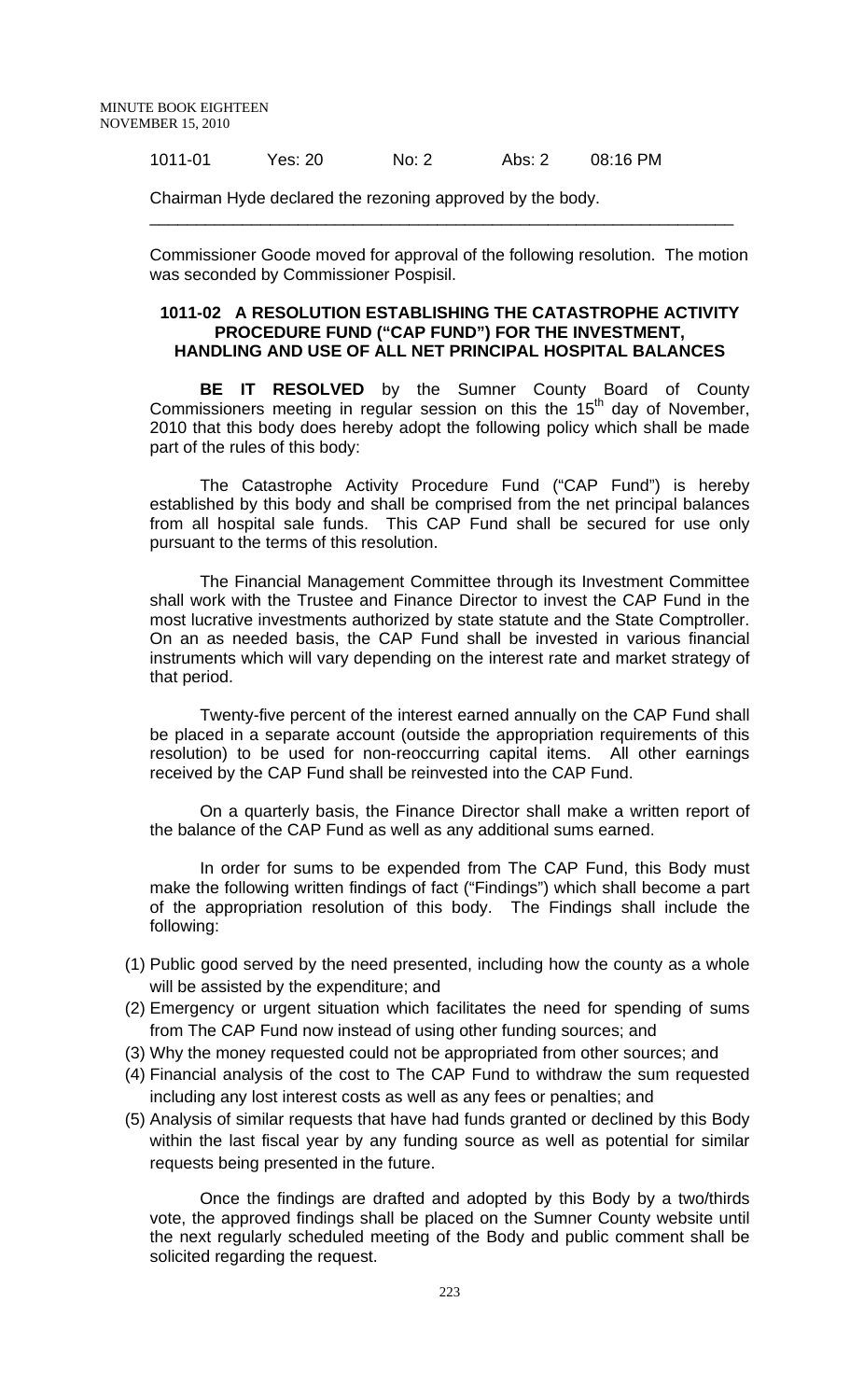At the next regularly requested meeting, this Body shall consider any public comments received as well as any citizens who choose to speak for or against the appropriation from the CAP Fund.

Passage of the appropriation by a two-thirds vote at the second vote, shall authorize expenditure of the requested sums from the CAP Fund.

The electronic vote was recorded in the following manner:

| <b>Akins</b> |   | Taylor              | Y     | Geminden      |          |
|--------------|---|---------------------|-------|---------------|----------|
| Utley        |   | Graves              | Y     | Satterfield   | Α        |
| F. Freels    |   | <b>Matthews</b>     | Y     | <b>Harris</b> | Y        |
| Ring         |   | <b>Brown Strong</b> | Y     | Vaughn        |          |
| LeMarbre     | Y | Moser               | Y     | <b>Decker</b> | Y        |
| Hyde         |   | Hughes              | Y     | Kimbrough     | Y        |
| Goode        |   | Skidmore            | Y     | P. Freels     |          |
| <b>Stone</b> |   | Guthrie             | Y     | Pospisil      | Y        |
| 1011-02      |   | <b>Yes: 23</b>      | No: 0 | Abs: 1        | 08:17 PM |

Chairman Hyde declared the resolution approved by the body.

Commissioner Goode moved for approval of the following resolution. The motion was seconded by Commissioner Pospisil.

\_\_\_\_\_\_\_\_\_\_\_\_\_\_\_\_\_\_\_\_\_\_\_\_\_\_\_\_\_\_\_\_\_\_\_\_\_\_\_\_\_\_\_\_\_\_\_\_\_\_\_\_\_\_\_\_\_\_\_\_\_\_\_\_

### **1011-04 A RESOLUTION ADOPTING THE COUNTY FINANCIAL MANAGEMENT SYSTEM OF 1981 IN SUMNER COUNTY AND CREATING AN ECONOMIC FEASIBILITY AD HOC COMMITTEE**

**WHEREAS,** the Tennessee General Assembly has enacted the County Financial Management System of 1981, codified in *Tennessee Code Annotated*, Sections 5-21-101 et seq (hereinafter referred to as "the 1981 Act"); and,

**WHEREAS,** it is the desire of this body to investigate the most cost effective manner to operate all county departments and where possible, coordinate expenditures and the provision of services.

**WHEREAS,** *Tennessee Code Annotated*, Section 5-21-126, authorizes counties to adopt the provisions of the County Financial Management System of 1981 by a two-thirds (2/3) majority vote of the county legislative body; and

**WHEREAS,** the County has concluded that it is in the best interest of the county to follow the procedures delineated in the 1981 Act.

**THEREFORE, BE IT RESOLVED** by the Sumner County Board of County Commissioners meeting in regular session on this the 15th day of November, 2010 that this body does hereby adopt the County Financial Management System of 1981 (the 1981 Act) and shall follow the financial management system set forth by *Tennessee Code Annotated* 5-21-101 *et* seq and any amendments thereto; and

**BE IT FURTHER RESOLVED** that Sumner County shall be governed by the provisions of the County Financial Management System of 1981 and pursuant to this law, this body shall develop and undertake an implementation plan for the 1981 Act; and

**BE IT FURTHER RESOLVED** that this resolution, having received the required two-thirds (2/3) majority vote of this body, is hereby made a part of the record of the Commission; and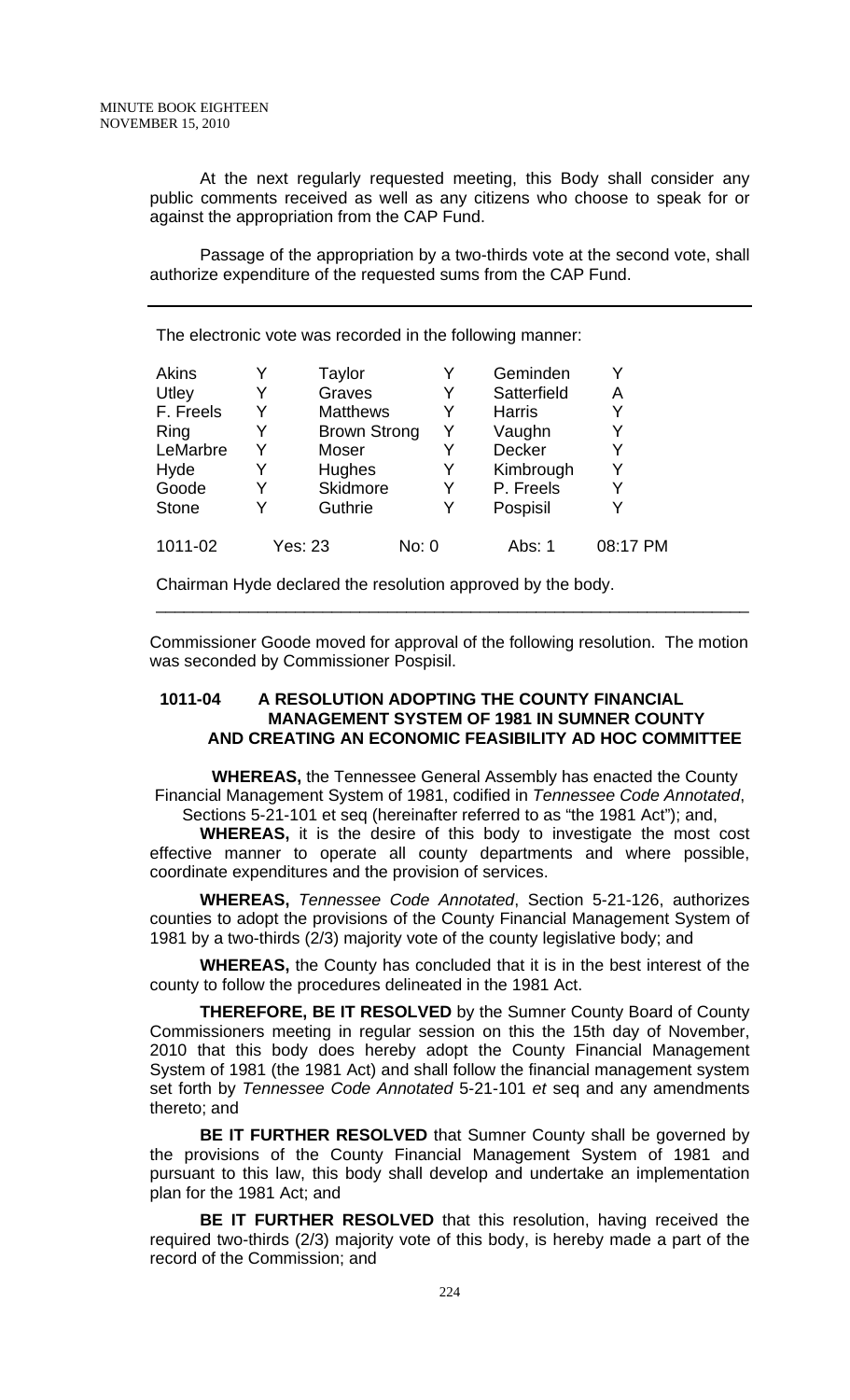**BE IT FURTHER RESOLVED** that the 1981 Financial Management Committee (hereinafter referred to as "the 1981 Committee") shall be considered and appointed by this body through the appropriate committees in December of 2010, the 1981 Committee shall meet and elect its chair within the statutory time period and the implementation plan shall be created and put into operation as set forth by the 1981 Act;

**BE IT FURTHER RESOLVED** that this body does hereby create a seven (7) member Economic Feasibility Ad Hoc Committee to be appointed by the Chairman of the County Commission which will study the feasibility of the coordination of maintenance services for all county departments, the practicality of volume purchasing and the any other economically feasible cost savings measures; and

**BE IT FURTHER RESOLVED** that this Economic Feasibility Ad Hoc Committee shall immediately undertake its analysis and present a final report to this body by May of 2011; and

**BE IT FURTHER RESOLVED** that this resolution shall take effect upon passage, the public welfare requiring it; and

**BE IT FURTHER RESOLVED** that the body does hereby recommend to the Committee on Committees that Commissioners David Kimbrough, Merrol Hyde, Frank Freels, and Paul Goode be appointed as the four commission members of the new County Financial Management Committee.

Commissioner Goode moved, seconded by Commissioner Matthews, to suspend the rules to allow Tom McAnulty, the author of the Financial Management Act of 1981, to speak to the Commission. The motion carried by unanimous voice vote. After an introduction, Mr. McAnulty explained the benefits of adopting the Act and the importance of cooperation during the implementation process.

Commissioner Harris moved to amend the resolution in regard to the seven-member committee: "said committee shall show a cost savings to the citizens of Sumner County or this said resolution shall become null and void." Chairman Hyde ruled the amendment was not possible to do, because it was not in the state statute.

Commissioner Harris further moved to amend the last paragraph on the first page regarding the "1981 Committee" to add "the present finance administrator of the School Board shall assume the duties of the Director of Finance." Chairman Hyde said the amendment could not be added, because the matter would have to be taken up by the Committee and then approved by the entire Commission.

Commissioner Skidmore moved, seconded by Commissioner LeMarbre, to defer Resolution 1011-04 for 18 months.

The electronic vote was recorded in the following manner:

| <b>Akins</b>         |   | Taylor              | N      | Geminden      | N        |
|----------------------|---|---------------------|--------|---------------|----------|
| Utley                | N | Graves              | N      | Satterfield   | Y        |
| F. Freels            | N | <b>Matthews</b>     | N      | <b>Harris</b> | N        |
| Ring                 | Y | <b>Brown Strong</b> | Y      | Vaughn        | N        |
| LeMarbre             | Y | Moser               | N      | Decker        | N        |
| Hyde                 | N | <b>Hughes</b>       | N      | Kimbrough     | N        |
| Goode                | N | <b>Skidmore</b>     | Y      | P. Freels     | N        |
| <b>Stone</b>         | N | Guthrie             | N      | Pospisil      | N        |
| <b>DEFER 1011-04</b> |   | Yes: 6              | No: 18 | Abs: 0        | 08:46 PM |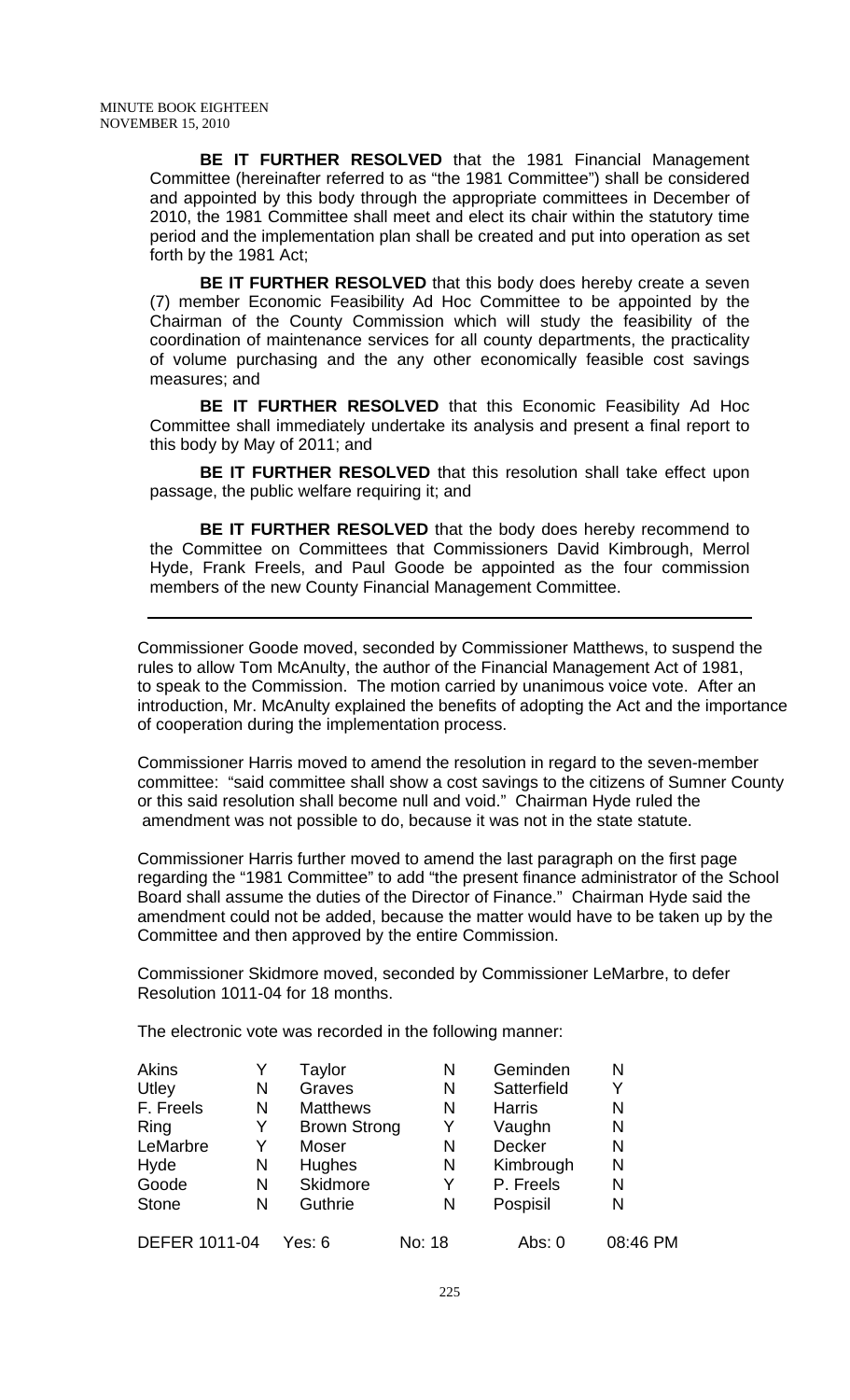Chairman Hyde declared the motion to defer failed to pass.

Akins N Taylor M Y Geminden Y<br>
Utlev Y Graves Y Satterfield N Y Graves Y Satterfield N F. Freels Y Matthews Y Harris Y Ring N Brown Strong N Vaughn Y LeMarbre N Moser Y Decker Y Hyde Y Hughes Y Kimbrough Y Goode Y Skidmore N P. Freels Y Stone Y Guthrie Y Pospisil Y 1011-04 Yes: 18 No: 6 Abs: 0 08:47 PM

The electronic vote was recorded in the following manner:

Chairman Hyde declared the resolution approved by the body.

Chairman Hyde said he had communicated with several people that would like to be involved including the County Executive, Highway Superintendent, and the Director of Schools. He suggested that the Commission forward to the Committee on Committees a request to appoint Commissioner Kimbrough as the leader of the 1981 Committee, as well as appointing Commissioners Hyde, Frank Freels and Goode. Commissioner Pospisil moved, seconded by Commissioner Vaughn, to make this suggestion. The motion carried with two voting against the matter. Chairman Hyde stated that he would appoint the Economic Feasibility Ad Hoc Committee at a later time.

## **REPORT FROM COUNTY OFFICIALS**

\_\_\_\_\_\_\_\_\_\_\_\_\_\_\_\_\_\_\_\_\_\_\_\_\_\_\_\_\_\_\_\_\_\_\_\_\_\_\_\_\_\_\_\_\_\_\_\_\_\_\_\_\_\_\_\_\_\_\_\_\_\_\_\_

 By motion of Commissioner Vaughn, seconded by Commissioner Ring, the commissioners approved unanimously the filing as received of the following reports: County Investments, County General Fund, County Debt Service Fund, County Highway Fund, County Capital Outlay Fund, School General Purpose Fund, School Federal Projects Fund, School Food Service Fund, Employee Health Insurance Trust Fund, Employee Dental Insurance Trust Fund, Casualty Insurance Trust Fund, County Trustee Funds, Special Reports: County Dental Insurance Claim Payments, County Health Insurance Claim Payments, County Property Tax Collections, County EMS Billing/Collections/Balances, County Sales Tax Collections, County Wheel Tax Collections, County Tax Rates/Property Values and County School Loan Program Rates. Approval of the filing of these records does not certify to the accuracy of the documents.

Chairman Hyde introduced the following resolution:

### **1011-NOT A RESOLUTION TO APPROVE AND ACCEPT APPLICATIONS FOR NOTARY PUBLIC POSITIONS AND PERSONAL SURETY GUARANTORS**

 **WHEREAS,** according to the law of the State of Tennessee, an individual must apply for the office of notary public in the county of residence, or of their principal place of business; and

 **WHEREAS**, state statute requires personal sureties making bonds for Notaries publics to be approved by the Sumner County Commission; and

 **WHEREAS,** said applicant must be approved by the County Commission assembled; and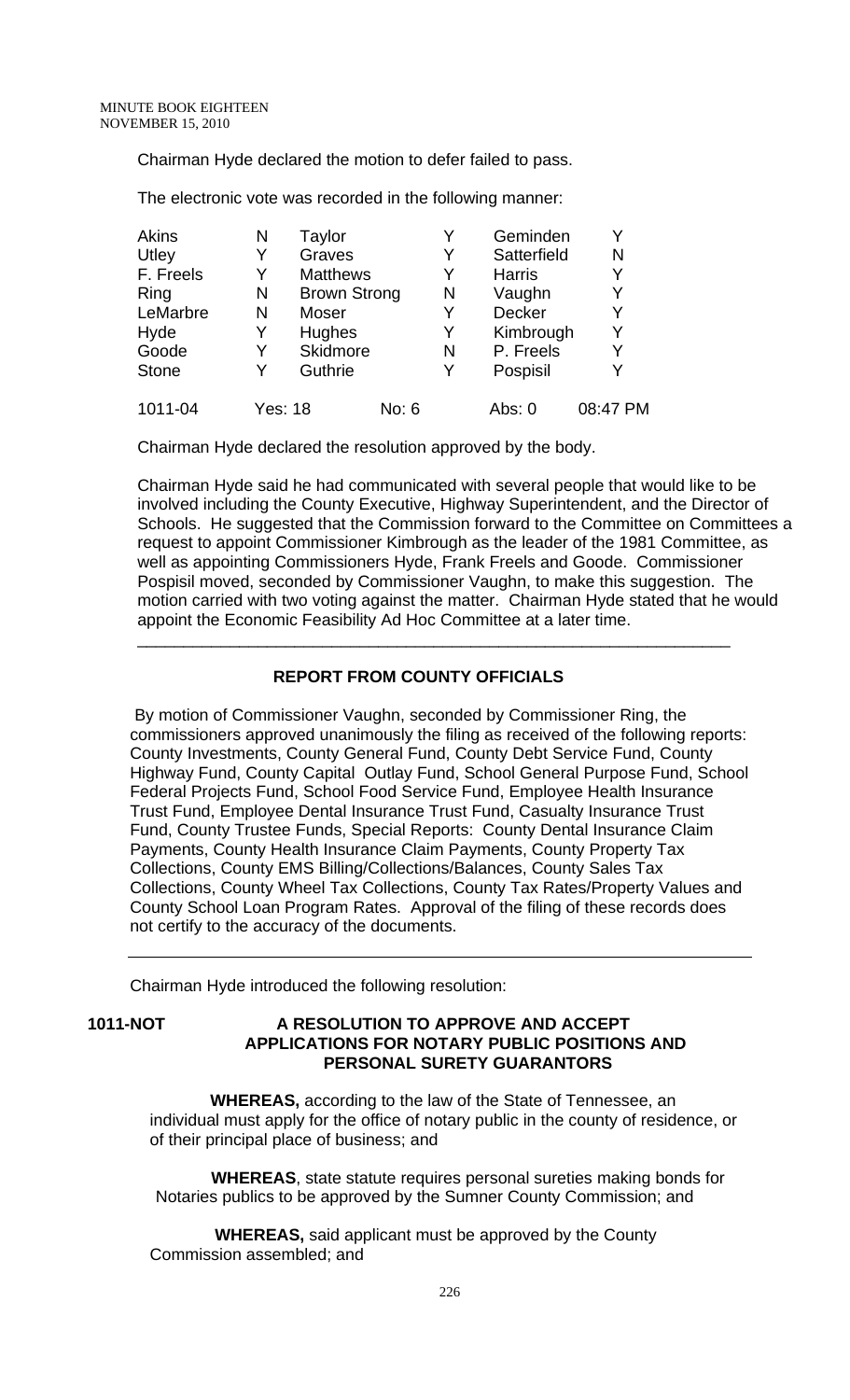**WHEREAS,** Bill Kemp, Sumner County Clerk, has certified according to the records of his office that the persons named on the attached listing labeled "SUMNER COUNTY NOTARY PUBLIC APPLICATIONS and SURETY GUARANTORS" have duly applied for the positions so sought; and

## **BE IT FURTHER RESOLVED THAT THIS TAKE EFFECT FROM AND AFTER PASSAGE.**

## **NOTARIES PUBLIC LIST**

 **–––––––––––––––––––––––––––––––––––––––––––––––––––––––––**

 MICHELLE ADAMS CAROLYN E PARKER LISA M ASK CHAD PENICK SHAY C BARGER CARISSA PERRY DAVIDA P BLACK ELIZABETH R PIERPAOLI BILLY W CARVER AMANDA PRIEST JEAN A CRAIN DEBRA E ROBERTSON EDWARD LEE DONOVAN DOLORES HUFF ROE JESSICA LYNN EMERSON ANGELA M SCRUGGS STACEY L HARPER KELLY NICOLE STAGG TERESA L HAWN BETTY STRONG WENDY KAY HICKS LAURA THIGPEN PEGGY A KEMP AMY L WHEATON JONA M. KICKLITER GLENDA A WHITE RHONDA L MCBRIDE

ETHEL LACKEY<br>RHONDA L MCBRIDE MELINDA J NOVAK

Upon motion of Commissioner Goode, seconded by Commissioner Taylor, the electronic vote was recorded in the following manner:

| Akins        |   | Taylor              |       | Geminden      |          |
|--------------|---|---------------------|-------|---------------|----------|
| Utley        | Y | Graves              | Y     | Satterfield   | Y        |
| F. Freels    | Y | <b>Matthews</b>     | Y     | <b>Harris</b> |          |
| Ring         | Y | <b>Brown Strong</b> | Y     | Vaughn        |          |
| LeMarbre     | Y | Moser               | Y     | Decker        |          |
| Hyde         | Y | Hughes              | Y     | Kimbrough     | Y        |
| Goode        | Y | Skidmore            | Y     | P. Freels     |          |
| <b>Stone</b> | Α | Guthrie             | Y     | Pospisil      |          |
| 1011-NOTARY  |   | <b>Yes: 23</b>      | No: 0 | Abs: 1        | 08:49 PM |

Chairman Hyde declared the election of Notaries Public by the body.

 Clerk Kemp reported that correspondence was received from the Joe Matthews family, expressing gratitude for flowers sent by the Commission during their time of loss.

 $\overline{\phantom{a}}$  , and the contribution of the contribution of the contribution of the contribution of the contribution of  $\overline{\phantom{a}}$ 

 $\overline{\phantom{a}}$  , and the contribution of the contribution of the contribution of the contribution of the contribution of  $\overline{\phantom{a}}$ 

## **COMMITTEE ON COMMITTEES**

 Commissioner Stone brought forth the appointment of Mac Curtis to serve on the Health and Safety Board. Upon motion of Commissioner Stone, seconded by Commissioner Goode, the Committee voted to appoint Mr. Curtis to the Health and Safety Board.

 Commissioner Stone stated that the appointments to the Airport Authority were deferred for thirty days.

Commissioner Stone announced the remaining two commissioner appointments to the Sumner County Planning Commission were deferred for one month.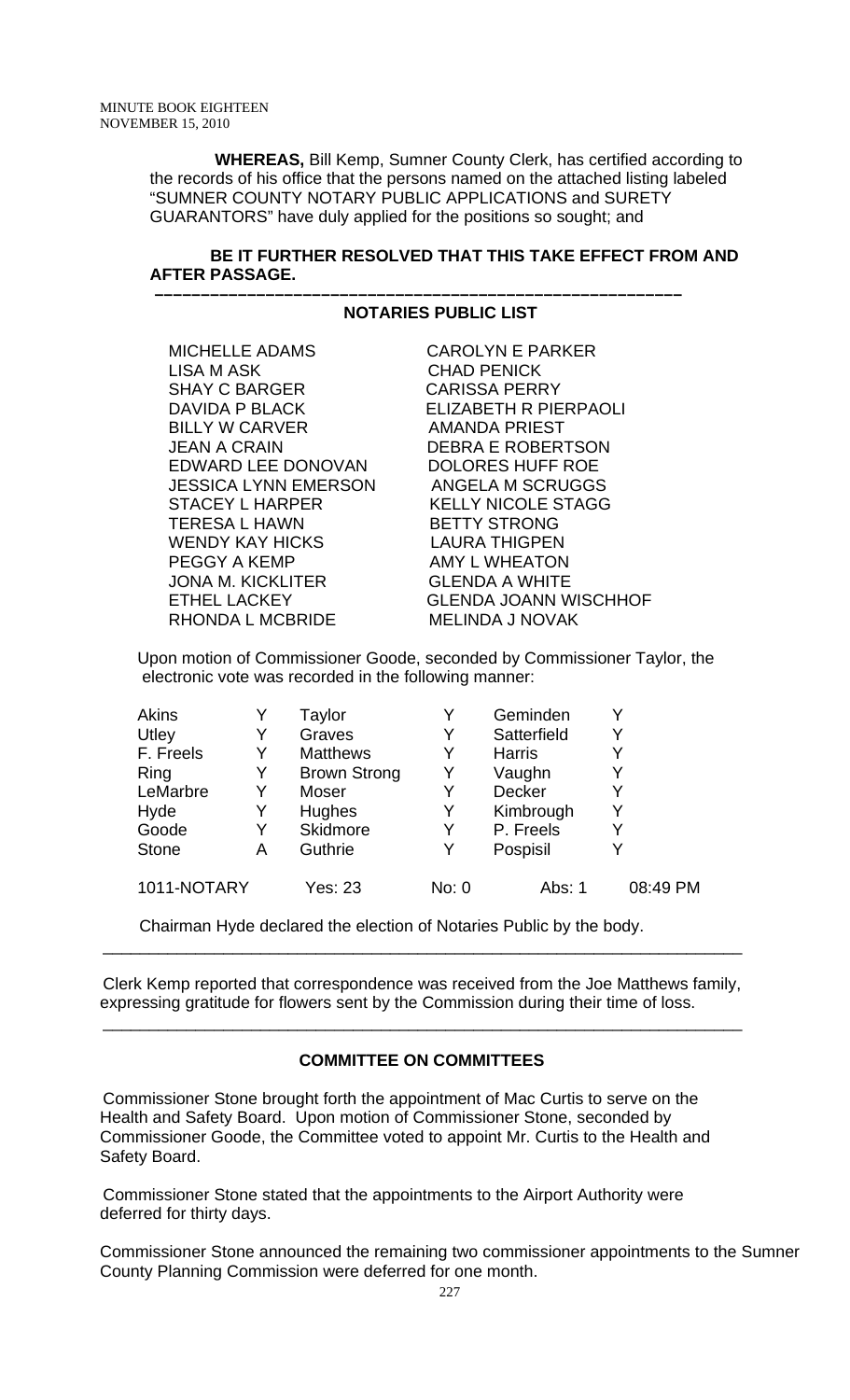MINUTE BOOK EIGHTEEN NOVEMBER 15, 2010

Commissioner Stone brought forth the expiring terms on the Board of Construction Appeals. Upon motion of Commissioner Stone, seconded by Commissioner Taylor, the committee voted to approve the re-appointment of all members of the Board of Construction Appeals.

Commissioner Stone brought forth the expiring terms on the Industrial Development Board of Mac McKinley and Tom Glass. Upon motion of Commissioner Stone, seconded by Commissioner Frank Freels, the Commission voted to approve the re-appointments of Mr. McKinley and Mr. Glass to the Industrial Development Board.

 Commissioner Stone announced the following appointments for next month: Emergency 911 Communications District Sumner County Regional Planning Commission Health and Safety Standards Board \_\_\_\_\_\_\_\_\_\_\_\_\_\_\_\_\_\_\_\_\_\_\_\_\_\_\_\_\_\_\_\_\_\_\_\_\_\_\_\_\_\_\_\_\_\_\_\_\_\_\_\_\_\_\_\_\_\_\_\_\_\_\_\_\_\_\_\_\_\_\_\_\_\_\_

#### **HIGHWAY COMMISSION**

There was no report from the Highway Commission.

## **EDUCATION COMMITTEE**

**\_\_\_\_\_\_\_\_\_\_\_\_\_\_\_\_\_\_\_\_\_\_\_\_\_\_\_\_\_\_\_\_\_\_\_\_\_\_\_\_\_\_\_\_\_\_\_\_\_\_\_\_\_\_\_\_\_\_\_\_\_\_\_\_\_\_\_\_\_** 

There was no further report from the Education Committee.

### **GENERAL OPERATIONS COMMITTEE**

**\_\_\_\_\_\_\_\_\_\_\_\_\_\_\_\_\_\_\_\_\_\_\_\_\_\_\_\_\_\_\_\_\_\_\_\_\_\_\_\_\_\_\_\_\_\_\_\_\_\_\_\_\_\_\_\_\_\_\_\_\_\_\_\_\_\_\_\_\_** 

Commissioner Hughes reported that a resolution from the General Operations Committee was reported under the Budget Committee.

### **EMERGENCY SERVICES COMMITTEE**

**\_\_\_\_\_\_\_\_\_\_\_\_\_\_\_\_\_\_\_\_\_\_\_\_\_\_\_\_\_\_\_\_\_\_\_\_\_\_\_\_\_\_\_\_\_\_\_\_\_\_\_\_\_\_\_\_\_\_\_\_\_\_\_\_\_\_\_\_\_** 

There was no report from the Emergency Services Committee.

### **PUBLIC SERVICES COMMITTEE**

**\_\_\_\_\_\_\_\_\_\_\_\_\_\_\_\_\_\_\_\_\_\_\_\_\_\_\_\_\_\_\_\_\_\_\_\_\_\_\_\_\_\_\_\_\_\_\_\_\_\_\_\_\_\_\_\_\_\_\_\_\_\_\_\_\_\_\_\_\_** 

There was no report from the Public Services Committee.

### **LEGISLATIVE COMMITTEE**

**\_\_\_\_\_\_\_\_\_\_\_\_\_\_\_\_\_\_\_\_\_\_\_\_\_\_\_\_\_\_\_\_\_\_\_\_\_\_\_\_\_\_\_\_\_\_\_\_\_\_\_\_\_\_\_\_\_\_\_\_\_\_\_\_\_\_\_\_\_** 

Commissioner Pospisil had no further report.

### **RULES AND PROCEDURES COMMITTEE**

**\_\_\_\_\_\_\_\_\_\_\_\_\_\_\_\_\_\_\_\_\_\_\_\_\_\_\_\_\_\_\_\_\_\_\_\_\_\_\_\_\_\_\_\_\_\_\_\_\_\_\_\_\_\_\_\_\_\_\_\_\_\_\_\_\_\_\_\_\_** 

Commissioner Brown Strong moved for approval of the following resolution. The motion was seconded by Commissioner Frank Freels.

**1011-05 A RESOLUTION AMENDING THE STANDING RULES AND PROCEDURES OF THE SUMNER COUNTY BOARD OF COUNTY COMMISSIONERS RULE III, SECTION D, 11 (a), (b), (c), (d) & (e)**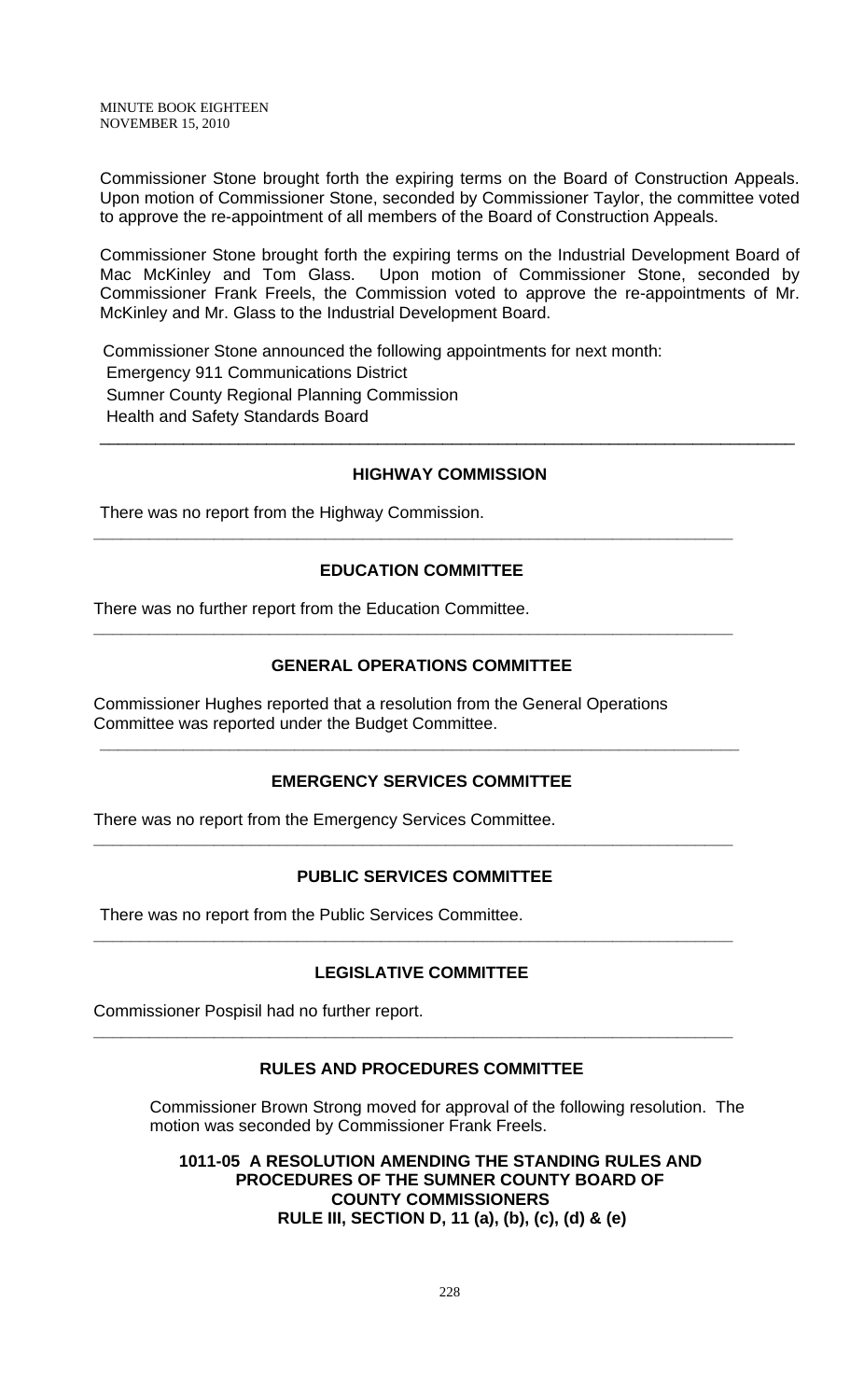**BE IT RESOLVED** by the Sumner County Board of County Commissioners meeting in regular Session on this the  $15<sup>th</sup>$  day of November, 2010 that this body does hereby amend the standing rules of this body by deleting Rule III, Section D at part 11 (a), (b), (c) (d) & (e) (pages 19, 20, 21, 22, & 23 of the adopted (peach colored) working copy) and replacing these pages with the new format attached herewith as New Pages 19, 20, 21, 22, & 23(blue copy).

 Upon motion of Commissioner Brown Strong, seconded by Commissioner Frank Freels, the Commission voted unanimously to approve Resolution 1011-05.

\_\_\_\_\_\_\_\_\_\_\_\_\_\_\_\_\_\_\_\_\_\_\_\_\_\_\_\_\_\_\_\_\_\_\_\_\_\_\_\_\_\_\_\_\_\_\_\_\_\_\_\_\_\_\_\_\_\_\_\_\_\_\_\_\_\_\_\_\_\_\_\_\_\_\_\_\_\_\_\_\_\_\_\_\_\_\_

### **BUDGET COMMITTEE**

Commissioner Moser moved for approval of the following resolution. The motion was seconded by Commissioner Pospisil.

#### **1011-06 A RESOLUTION APPROPRIATING \$128,473.96 FROM THE 2010 BOND FUND TO COMPLETE THE NEW ANIMAL CONTROL FACILITY**

 **BE IT RESOLVED** by the Sumner County Board of County Commissioners meeting in regular session on this the  $15<sup>th</sup>$  day of November, 2010 that this body does hereby appropriate \$128,473.96 from the 2010 Bond Fund to complete the Animal Control Facility.

The electronic vote was recorded in the following manner:

| <b>Akins</b> |   | Taylor              | Ν     | Geminden      | Y        |
|--------------|---|---------------------|-------|---------------|----------|
| Utley        | Y | Graves              | Y     | Satterfield   | N        |
| F. Freels    | Y | <b>Matthews</b>     | Y     | <b>Harris</b> | N        |
| Ring         | Y | <b>Brown Strong</b> | Y     | Vaughn        | Y        |
| LeMarbre     | Y | Moser               | Y     | <b>Decker</b> | Y        |
| Hyde         | Y | <b>Hughes</b>       | Y     | Kimbrough     | Y        |
| Goode        | Y | Skidmore            | Y     | P. Freels     | Y        |
| <b>Stone</b> | Y | Guthrie             | Y     | Pospisil      | Y        |
| 1011-06      |   | <b>Yes: 21</b>      | No: 3 | Abs: 0        | 09:14 PM |

Chairman Hyde declared Resolution 1011-06 approved by the body.

Commissioner Moser moved for approval of the following resolution. The motion was seconded by Commissioner LeMarbre.

 $\overline{\phantom{a}}$  , and the contribution of the contribution of the contribution of the contribution of the contribution of the contribution of the contribution of the contribution of the contribution of the contribution of the

#### **1011-07 A RESOLUTION APPROVING THE FISCAL YEAR 2010-2011 SUMNER COUNTY BOARD OF EDUCATION FEDERAL BUDGET AMENDMENTS AND APPROPRIATING AND/OR TRANSFERRING SUCH FUNDS FOR ONLY FEDERALLY FUNDED EDUCATION SALARY BONUS EXPENDITURES AS SHOWN ON THE ATTACHED**

**BE IT RESOLVED** by the Sumner County Board of County Commissioners meeting in regular session on this the  $15<sup>th</sup>$  day of November, 2010 that this body hereby approves the 2010-2011 Sumner County Board of Federal Projects Budget Amendments and appropriates and/or transfers such funds for education salary bonus expenditures as shown on the attached schedule which is hereby incorporated as a part of this resolution.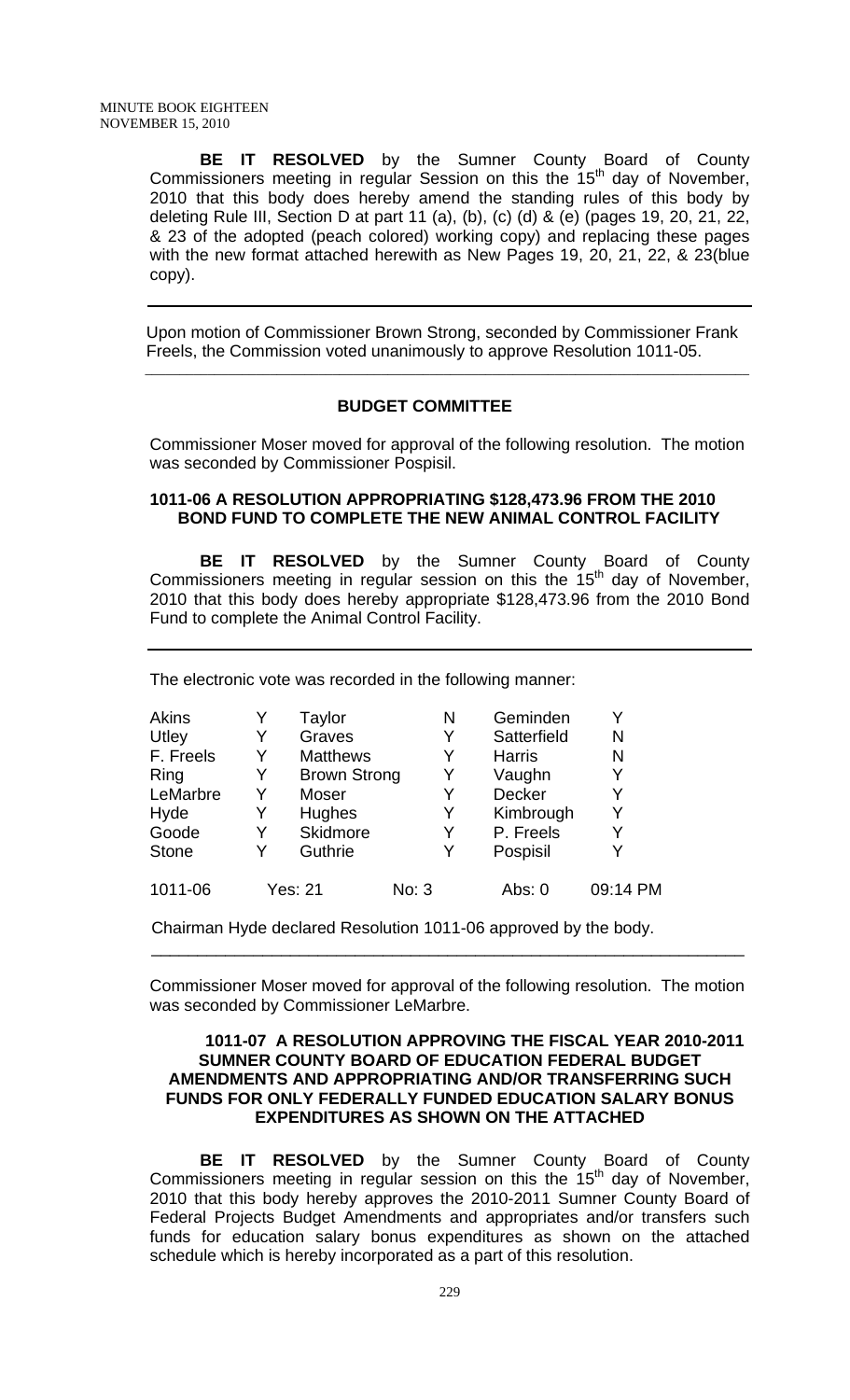The following commissioners declared a direct conflict of interest and did not vote on the resolution: Commissioners Goode, Decker, Guthrie, Utley and Ring; while Commissioner Akins announced an indirect conflict of interest and cast a vote in the matter. Give the declarations of a direct conflict, the majority vote constituted ten commissioners and a super majority 14 members.

The electronic vote was recorded in the following manner:

| <b>Akins</b>    |   | Taylor        | Y     | Geminden            |          |
|-----------------|---|---------------|-------|---------------------|----------|
| Graves          | Y | Satterfield   | Y     | F. Freels           | Y        |
| <b>Matthews</b> | Y | <b>Harris</b> | Y     | <b>Brown Strong</b> | Y        |
| Vaughn          | Y | LeMarbre      | Y     | <b>Moser</b>        | Y        |
| Hyde            | Y | Hughes        | Y     | Kimbrough           | Y        |
| Skidmore        | Y | P. Freels     | Y     | <b>Stone</b>        | Y        |
| Pospisil        | Y |               |       |                     |          |
| 1011-07         |   | Yes: 19       | No: 0 | Abs: 0              | 09:17 PM |

 Chairman Hyde declared the resolution approved on the first and final reading by the necessary two-thirds majority.

 $\overline{\phantom{a}}$  , and the contribution of the contribution of the contribution of the contribution of the contribution of the contribution of the contribution of the contribution of the contribution of the contribution of the

## **CONSENT AGENDA**

Commissioner Moser moved for approval of the following resolution. The motion was seconded by Commissioner Graves.

## **1011-08 A RESOLUTION QUIT CLAIMING PROPERTY DESIGNATED AS MAP 141 D PARCEL D-D16.00 TO THE CITY OF MILLERSVILLE**

**WHEREAS,** property known as map 141D parcel D-D16.00 ("The Parcel") has been though the statutory tax sale process due to the nonpayment of various real and personal property taxes; and

**WHEREAS,** no bidder has sought to purchase the parcel; and

**WHEREAS,** the parcel appears to be a non-buildable lot; and

**WHEREAS,** the city of Millersville wishes to obtain ownership of parcel to benefit the subdivision and community; and

 **WHEREAS,** donation of the parcel to the city of Millersville would be in the best interest of the city and county.

 **THEREFORE BE IT RESOLVED** by the Sumner County Board of County Commissioners meeting in regular session on this the 15<sup>th</sup> day of November, 2010, that this body hereby agrees to Quit Claim the parcel to the city of Millersville and authorize the County Executive to sign such deed on behalf of the county; and

**BE IT FURTHER RESOLVED** that any county taxes are hereby waived and the city takes the parcel subject to any remaining taxes, liens and fees.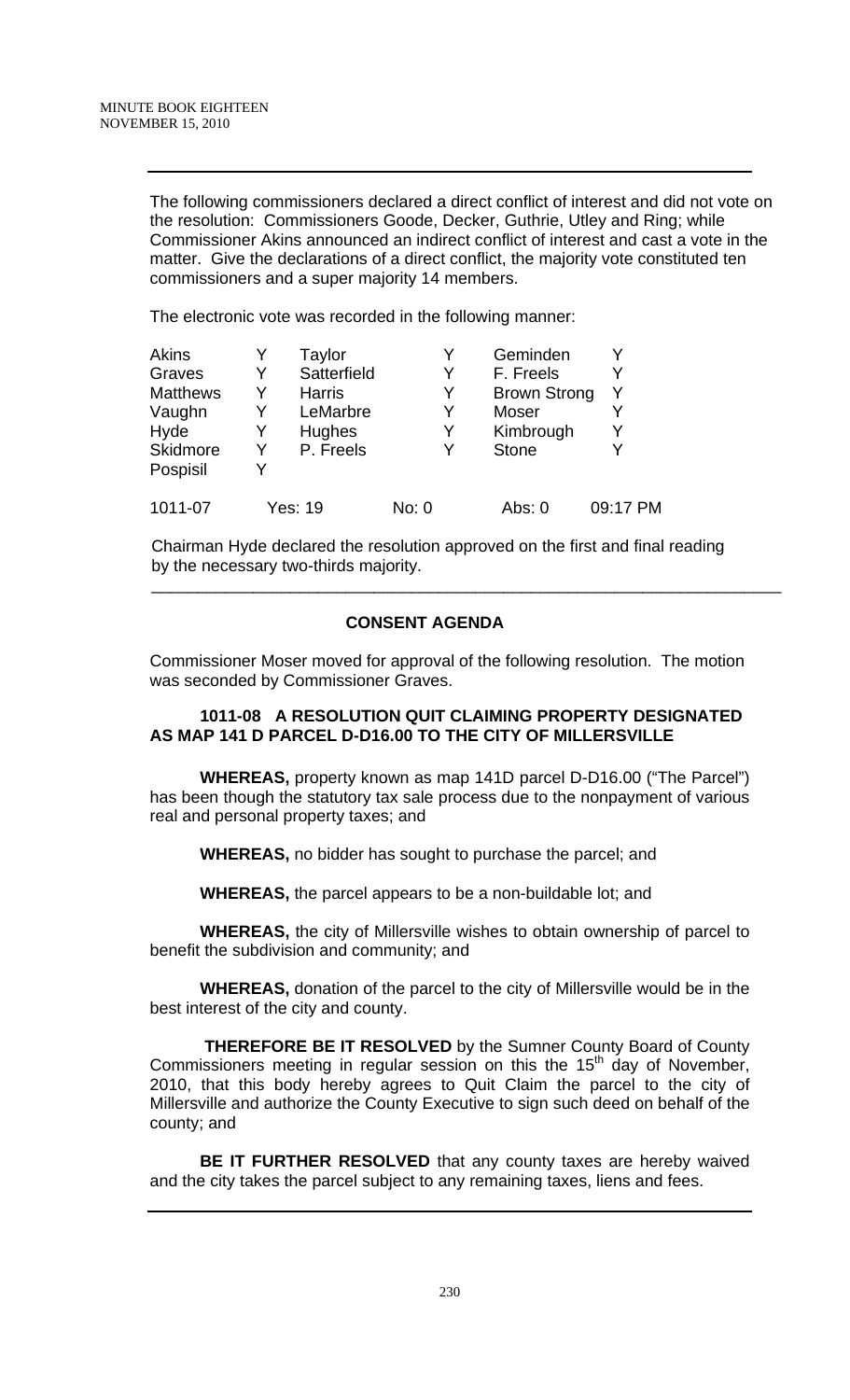#### **1011-09 A RESOLUTION APPROVING PROPERTY TRANSFERS AS AUTHORIZED BY THE DELINQUENT TAX COMMITTEE AND SET FORTH PURSUANT TO THE TERMS OF THE ATTACHED SCHEDULE**

**BE IT RESOLVED** by the Sumner County Board of County Commissioners meeting in regular session on this the  $15<sup>th</sup>$  day of November, 2010, that this body hereby approves property transfers as authorized by the Delinquent Tax Committee and set forth pursuant to the terms of the attached schedule.

#### **1011-10 A RESOLUTION DECLARING VARIOUS ITEMS FROM THE HENDERSONVILLE LIBRARY AS SURPLUS AND AUTHORIZING DISPOSAL OR SALE OF SAME PURSUANT TO EXISITING POLICIES AND PROCEDURES**

 **BE IT RESOLVED** by the Sumner County Board of County Commissioners meeting in regular session on this the  $15<sup>th</sup>$  day of November, 2010 that this body does hereby declare the items from the Hendersonville Library as surplus as shown on the attachments; and

**BE IT FURTHER RESOLVED,** that the disposal or sale of the same is authorized pursuant to existing policies and procedures.

## **1011-11 A RESOLUTION DECLARING VARIOUS OFFICE ITEMS AS SURPLUS AND AUTHORIZING DISPOSAL OR SALE OF SAME PURSUANT TO EXISITING POLICIES AND PROCEDURES FOR THE WESTMORELAND PUBLIC LIBRARY**

 **BE IT RESOLVED** by the Sumner County Board of County Commissioners meeting in regular session on this the  $15<sup>th</sup>$  day of November, 2010 that this body does hereby declare various office items from the Westmoreland Public Library as surplus as shown on the attachments herewith; and

**BE IT FURTHER RESOLVED,** that the sale or disposal of the same is authorized pursuant to existing policies and procedures.

### **1011-12 A RESOLUTION TO REQUIRE ALL FUTURE EHTICS LAWS APPLY TO BOTH STATE AND LOCAL GOVERNMENTS**

**WHEREAS,** the Tennessee General Assembly has the authority through its legislative process to adopt legislation; and

**WHEREAS,** the Tennessee General Assembly has previously adopted ethical laws and regulations that apply to local governments while exempting itself from the laws; and

**WHEREAS,** the Sumner County Board of Commissioners finds it would be in the interest of its citizens to express its support for the adoption of legislation requiring any future ethical laws that may be adopted by the Tennessee General Assembly apply to both state and local governmental entities.

**NOW, THEREFORE, BE IT RESOLVED** by action of the Board of County Commissioners meeting in regular session on this the  $15<sup>th</sup>$  day of November, 2010, Sumner County expresses its support for the adoption of state legislation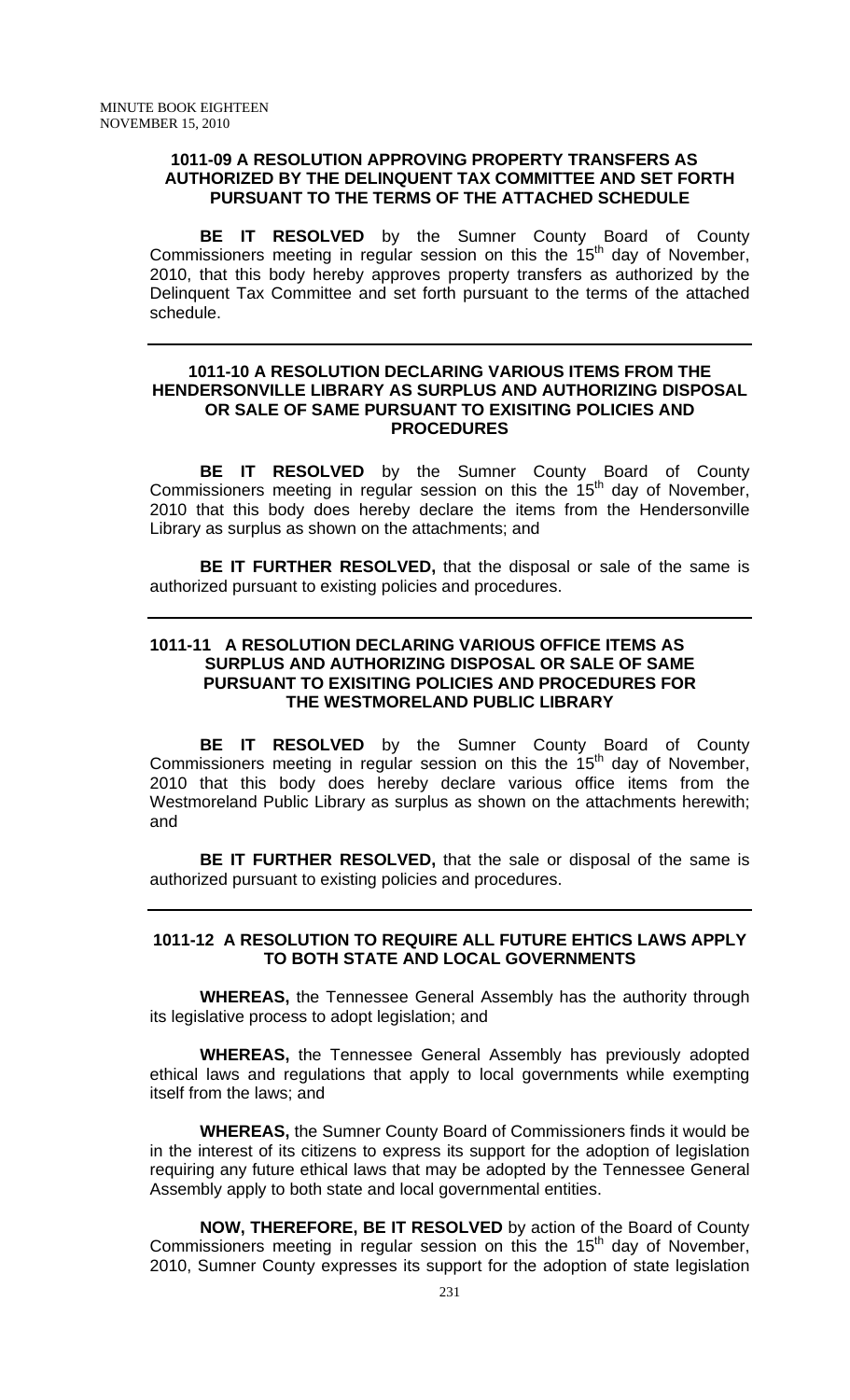requiring any future ethical laws adopted by the Tennessee General Assembly apply to both state and local governmental entities;

**BE IT FURTHER RESOLVED,** that upon approval of this resolution and its signing, the Board of Commissioners directs the County Clerk's Office to mail a copy of this resolution to Sumner County's State Representatives and State Senators.

### **1011-13 A RESOLUTION ACCEPTING THE POLICIES OF THE TRUSTEE'S OFFICE**

**BE IT RESOLVED** by the Sumner County Board of County Commissioners meeting in regular session on this the  $15<sup>th</sup>$  day of November, 2010, that this body hereby accepts the policies of the Trustee's Office as attached herewith.

#### **1011-15 A RESOLUTION ALLOCATING UP TO \$568,400.00 FROM THE PREVIOUSLY APPROPRIATED 2010 BOND FUNDS FOR BEECH HIGH SCHOOL ANNEX HVAC UPGRADE**

 **BE IT RESOLVED** by the Sumner County Board of County Commissioners meeting in regular session on this the  $15<sup>th</sup>$  day of November, 2010, that this body hereby allocates up to \$568,400.00 from the previously appropriated 2010 Bond Funds for Beech High School Annex HVAC Upgrade as shown on the attached schedule.

### **1011-16 A RESOLUTION APPROVING THE FISCAL YEAR 2010-2011 SUMNER COUNTY BOARD OF EDUCATION GENERAL PURPOSE SCHOOL FUND BUDGET AMENDMENTS AND APPROPRIATING AND/OR TRANSFERRING SUCH FUNDS AS REQUIRED**

**BE IT RESOLVED** by the Sumner County Board of County Commissioners meeting in regular session on this the  $15<sup>th</sup>$  day of November, 2010 that this body hereby approves the 2010-2011 Sumner County Board of Education General Purpose School Fund Budget Amendments and appropriates and/or transfers such funds among the various accounts as shown on the attached schedules which are hereby incorporated as a part of this resolution.

## **1011-17 A RESOLUTION APPROVING THE FISCAL YEAR 2010-2011 SUMNER COUNTY BOARD OF EDUCATION FEDERAL PROJECTS BUDGET AMENDMENTS AND APPROPRIATING AND/OR TRANSFERRING SUCH FUNDS AS REQUIRED**

 **\_\_\_\_\_\_\_\_\_\_\_\_\_\_\_\_\_\_\_\_\_\_\_\_\_\_\_\_\_\_\_\_\_\_\_\_\_\_\_\_\_\_\_\_\_\_\_\_\_\_\_\_\_\_\_\_\_\_\_\_\_\_\_**

 **BE IT RESOLVED** by the Sumner County Board of County Commissioners meeting in regular session on this the 15<sup>th</sup> day of November, 2010 that this body hereby approves the 2010-2011 Sumner County Board Federal Projects Budget Amendments and appropriates and/or transfers such funds among the various accounts as shown on the attached schedule which is hereby incorporated as a part of this resolution.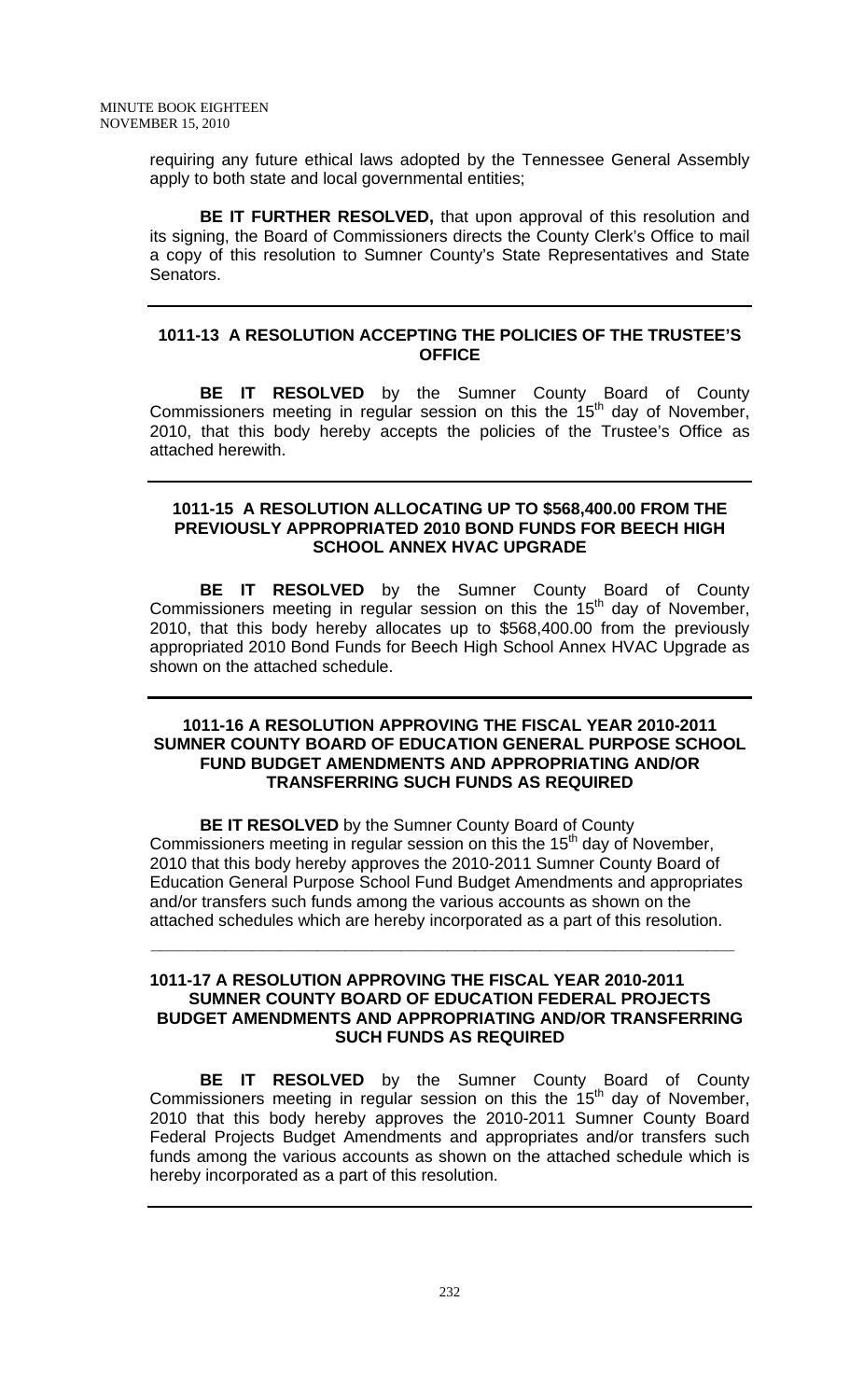## **1011-18 A RESOLUTION APPROPRIATING UP TO \$7,733.39 FROM THE CHANCERY RESERVE TO CHANCERY DATA PROCESSING EQUIPMENT EXPENSE LINE TO PURCHASE COMPUTERS AND PRINTER PER AOC AND LOCAL GOVERNMENT**

 **BE IT RESOLVED** by the Sumner County Board of County Commissioners meeting in regular session on this the  $15<sup>th</sup>$  day of November, 2010, that this body hereby appropriates up to \$7,733.39 from the Chancery Reserve to Chancery Data Processing Equipment expense line to purchase computers and printer per AOC and Local Government as shown on attached schedule.

### **1011-19 A RESOLUTION APPROPRIATING \$5,000.00 AS PASS-THROUGH GRANT FUNDS TO OFFICE OF SHERIFF FOR PURCHASE OF RADAR EQUIPMENT**

**BE IT RESOLVED** by the Sumner County Board of County Commissioners meeting in regular session on this the  $15<sup>th</sup>$  day of November, 2010, that this body hereby appropriates \$5,000.00 as pass-through grant funds to office of Sheriff for purchase of radar equipment as shown on attached schedule.

## **1011-20 A RESOLUTION APPROPRIATING UP TO \$51,000.00 IN PASS-THROUGH GRANT FUNDS TO THE REGISTRAR OF VOTERS OFFICE FOR THE PURCHASE OF VOTING MACHINES**

**BE IT RESOLVED** by the Sumner County Board of County Commissioners meeting in regular session on this the 15<sup>th</sup> day of November, 2010 that this body hereby appropriates up to \$51,000.00 in pass-through grant funds to the Registrar of Voters for the purchase of voting machines.

## **PROPERTY TAX REFUNDS**

 **\_\_\_\_\_\_\_\_\_\_\_\_\_\_\_\_\_\_\_\_\_\_\_\_\_\_\_\_\_\_\_\_\_\_\_\_\_\_\_\_\_\_\_\_\_\_\_\_\_\_\_\_\_\_\_\_\_\_\_\_\_\_\_\_\_**

The following property tax refunds were included on the Consent Agenda:

Hendersonville Nominee LP; \$7,634.58; Mobil Mini Inc., \$2,610.63; Shoemake, James E. et ux Faye, \$70.22

 Chairman Hyde declared the Consent Agenda approved by the body on the first and final reading.

 **\_\_\_\_\_\_\_\_\_\_\_\_\_\_\_\_\_\_\_\_\_\_\_\_\_\_\_\_\_\_\_\_\_\_\_\_\_\_\_\_\_\_\_\_\_\_\_\_\_\_\_\_\_\_\_\_\_\_\_\_\_\_\_\_\_**